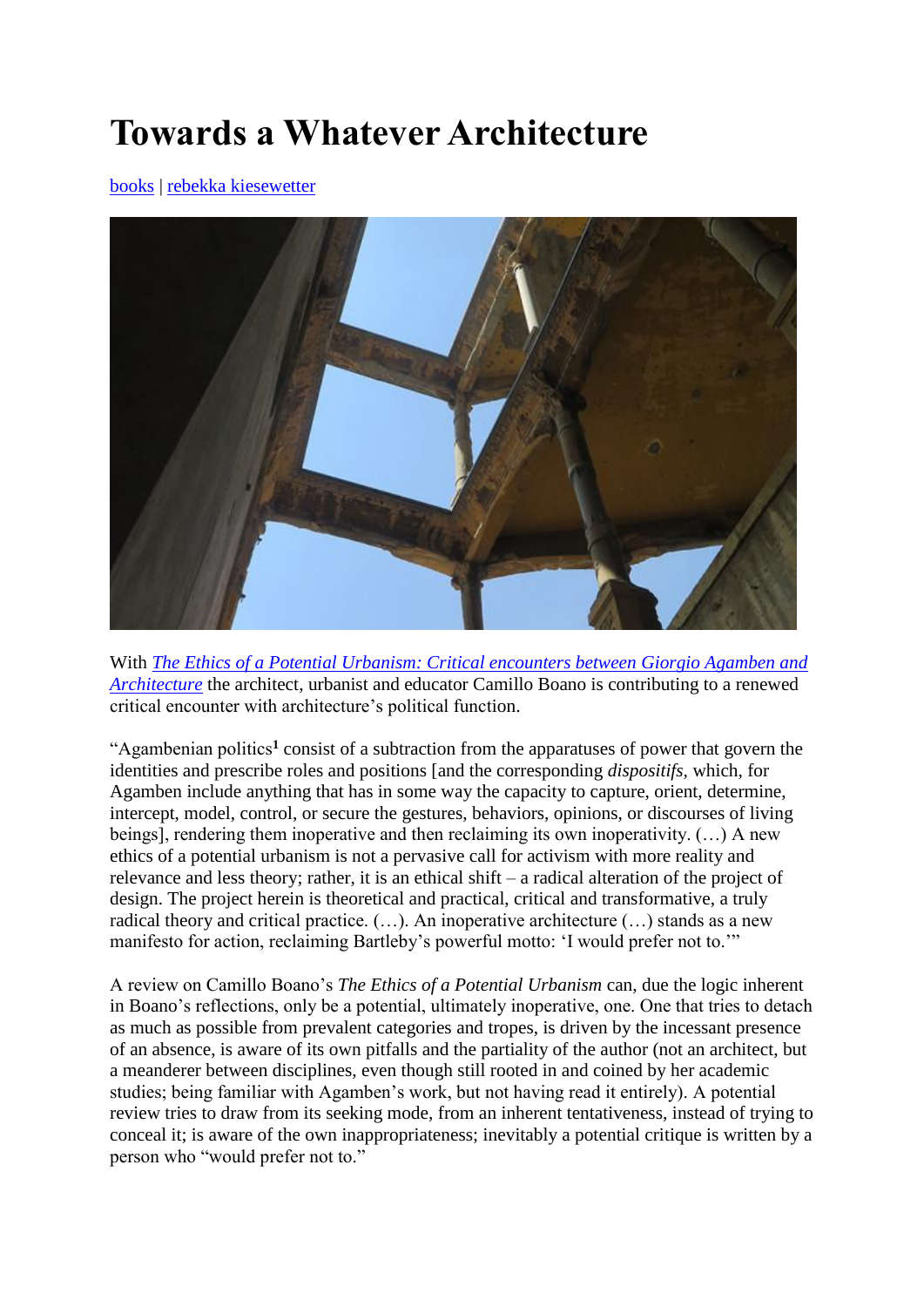

*I'd prefer not to. The Thirteen Watchtowers of Cannaregio, John Hejduk. [Source](https://eutopics.wordpress.com/2013/12/09/il-disegno-e-il-disegno/)*

"Only an unwritten review could comply with this claim," those persons might say, whose interpretation of Agamben differs from Boano in a very crucial point. For them, Hermann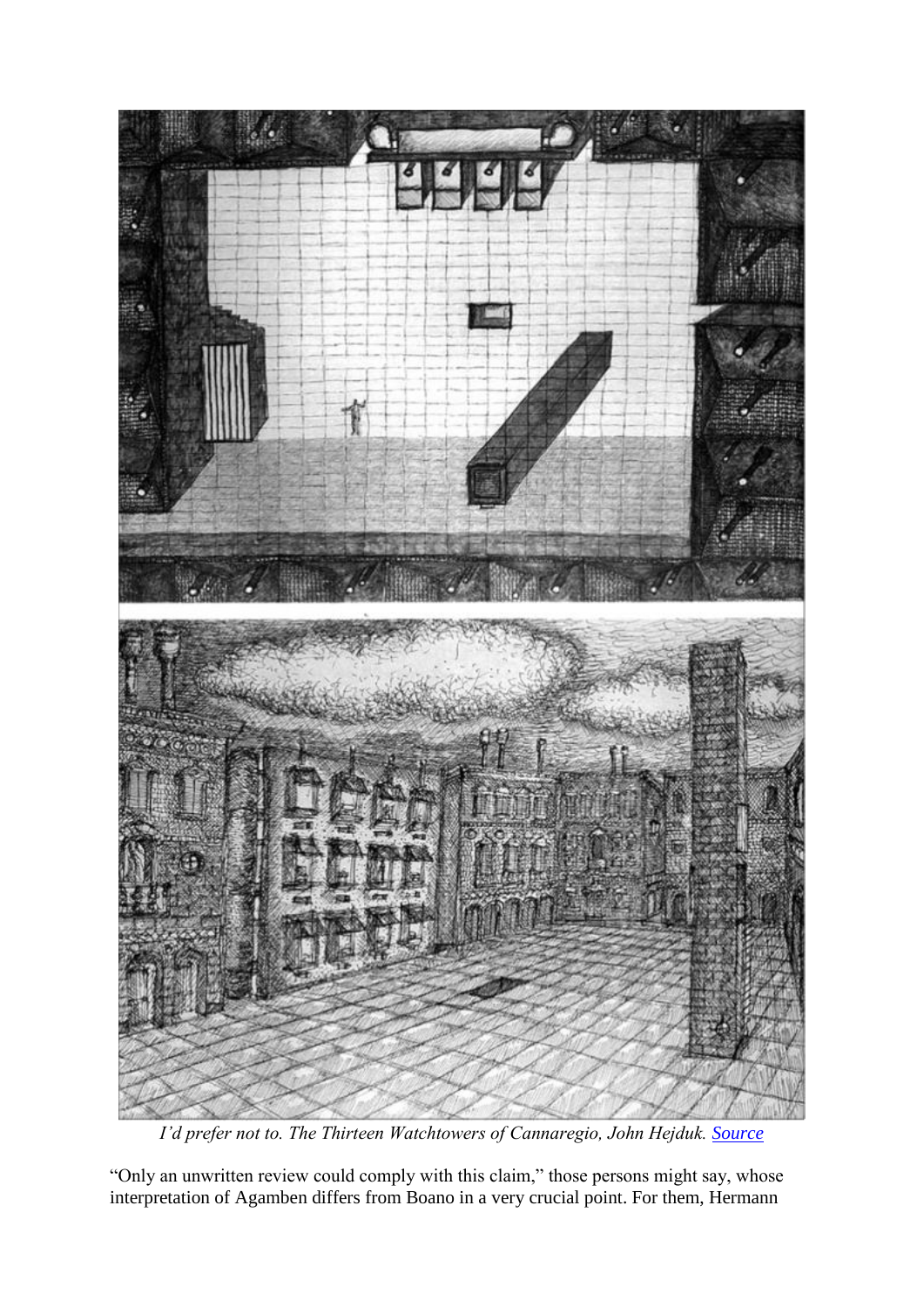Melville's Bartleby the Scrivener, recently rediscovered as a poster-figure of the "new weariness," is a waverer, a herald of utter capitulation or a dovelike insurgent; they see the "activist potential" of this figure exhausted in his refusal to act at all. But from Boano we learn that Bartleby's refusal happens in a very specific mind-set acquired in a thought-process that ultimately also the readers of *The Ethics of a Potential Urbanism* are asked to adopt. This thought-process – to which we will have a closer look on the following lines – is geared by the acknowledgement, or a re-recognition, of one's own impotence, and by the redimensioning of the range of one's own potential: "today's man believes himself capable of everything and so he repeats his jovial 'no problem,' and his irresponsible 'I can do it,' precisely when he should instead realize that he has been consigned in unheard of measure to forces and processes over which he has lost all control. He has become blind not to his capacities but to his incapacities. (…)".

Bartleby is clear about his potential and impotence, his "I'd prefer not to" entails the possibility of doing as much as also the possibility of not to do. "It is not that he does not want to copy or that he does not want to leave the office; he simply would prefer not to." In this formula, Boano explains, the possibility of constructing a relation between being able and willing is destroyed, it deflates the (in the context of *The Ethics of a Potential Urbanism:*  neoliberal) imperative notion of potentiality to produce and realize itself in work; the speaker eludes the power of the governing apparatuses. "Bartleby's potentiality exceeds will (his own and that of others) at every point, it is not exhausted in actions, it is a potentiality that retains its potential for being 'impotential' for not passing into actuality." Bartleby thus manifests a generic mode of potentiality. A potentiality that is not exhausted in being transferred into action and thus is able to resist being co-opted by the prevailing logics of the governing system. In generic potentiality human beings are mirrored as such that they cannot be defined by any proper operation – as "beings of pure potentiality that no identity or vocation can possibly exhaust." They are "whatever beings", "post-sovereign" figures of un-coded existence, consisting in anything in particular, anything essential, depending on any standard of conformity or normality. Those beings are not determined by "whatever necessities," they are leading a life "in which the single ways, acts and processes of living are never simply *facts* but always and above all *possibilities* of life, always and above all power." The "unitary power that constitutes the multiple forms of life as form-of-life" is, as Agamben suggests, akin to the Marxian "general intellect," which informs the "coming community" whose realization we ultimately all are striving for, if we act along an Agambenian notion of "coming politics."

It is this conception of generic potentiality underlying a "form-of-life," which is closely connected to the concept of inoperativity. Inoperativity then "is always a matter of action, but an action that loses any links with purpose, signifying gratuitousness and [true, supreme] potentiality, an action that enables us to probe the possibilities of forms-of-life outside the governmental apparatuses." Inoperativity thus can be described as acting in present times but out of our time (informed by a future to come, in which a possibility beyond the actual state and potentiality are preserved). "If  $(...)$  inoperativity can  $(...)$  be deployed only through a work, then the corresponding political concept can no longer be that of 'constituent power' [*potere costituente*], but something that could be called 'destituent power' [*potenza destituente*]. (…), in order to think a *destituent* power we have to imagine completely other strategies, whose definition is the task of the coming politics." And in analogy to architecture "It is a *destituent* mode of thinking and practicing architecture and urbanism that can possibly redeem architecture and urban design from its social emptiness, cultural irrelevance, economic reductionism or proto-avant-garde extravagance, contributing to a renewed critical 'encounter' with architecture's aesthetic-political function and a 'little different' practice" that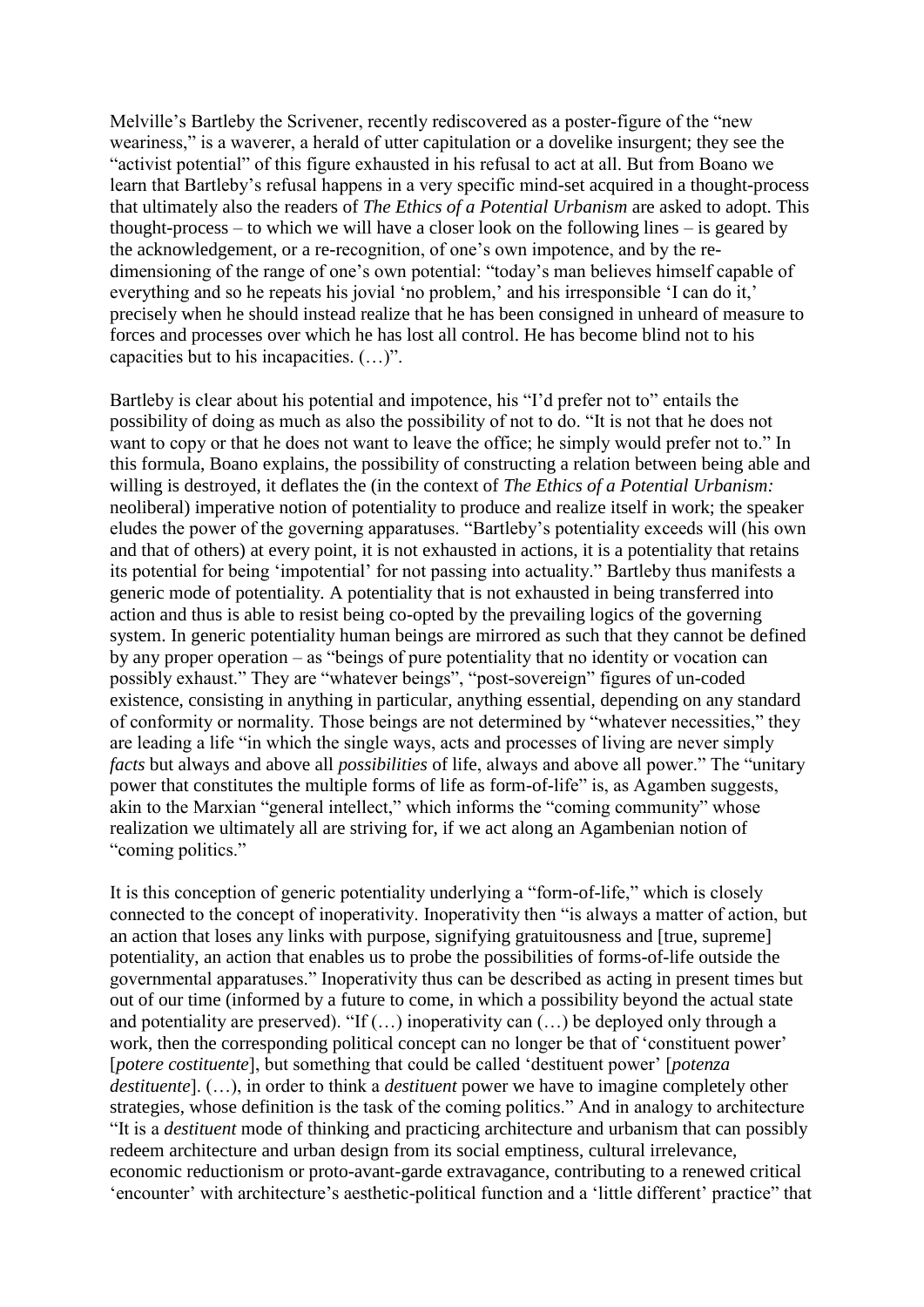sets the base for a "coming architecture," or a "whatever architecture" as "being such that it always matters."



*Inoperative withdrawal. Léon Aucoc Square, Lacaton & Vassal. [Source](https://lacatonvassal.com/index.php?idp=37)*

After this lengthy introduction, some readers might already feel tempted to give in. But they should know that by explaining some of the Agambenian concepts wrapped in *The Ethics of a Potential Urbanism*, and – by musing on what a potential critique might entail – anticipating and trying to adopt some of the central findings of Camillo Boano, the preceding lines aimed to exemplify first and foremost one thing: Agamben's politics can be considered a "philosophical invention," since his work is full of sweeping ambition and programmatic claims – fragmentary and improvisational in their intellectual exploration, refusing to make any specific suggestions that reach beyond evocative recommendations, abounding from paradoxes and contradictions and pushing these paradoxes even further. Without ignoring their obfuscating character – and drawing on their affirmative tendency – Boano subtracts from those writings his suggestion of an architectural (and deeply political) activism entailing a by all means practical notion that is about getting rid but not about giving up. And yet, even if Boano's suggestions can find their way into everyday architectural practice – despite its practicability – every Agambenian activity always starts with a thinking-exercise searching to adequately map one's actual conditions: the own entanglement within the hegemonizing dispositifs. An inoperative architecture always entails a thoughtful process of embracing "openness and confrontation with one's impotence: that is, grasping and experiencing each one's incapacity, an ethics before actualization, and an ethics of potentiality effective precisely because there is no clear-cut moral certainty."

It is thus in the nature of things that *The Ethics of a Potential Urbanism* cannot be just another guide to better architectural or urban practice. Boano underlines Agamben's believe in "unity between theory and struggle against any dogmatism of ideas – or put differently, a materiality of thoughts on the one hand, and the theoretical value of political acts, on the other." And, translated to his discipline: "Rather than being the legitimization for architecture and urban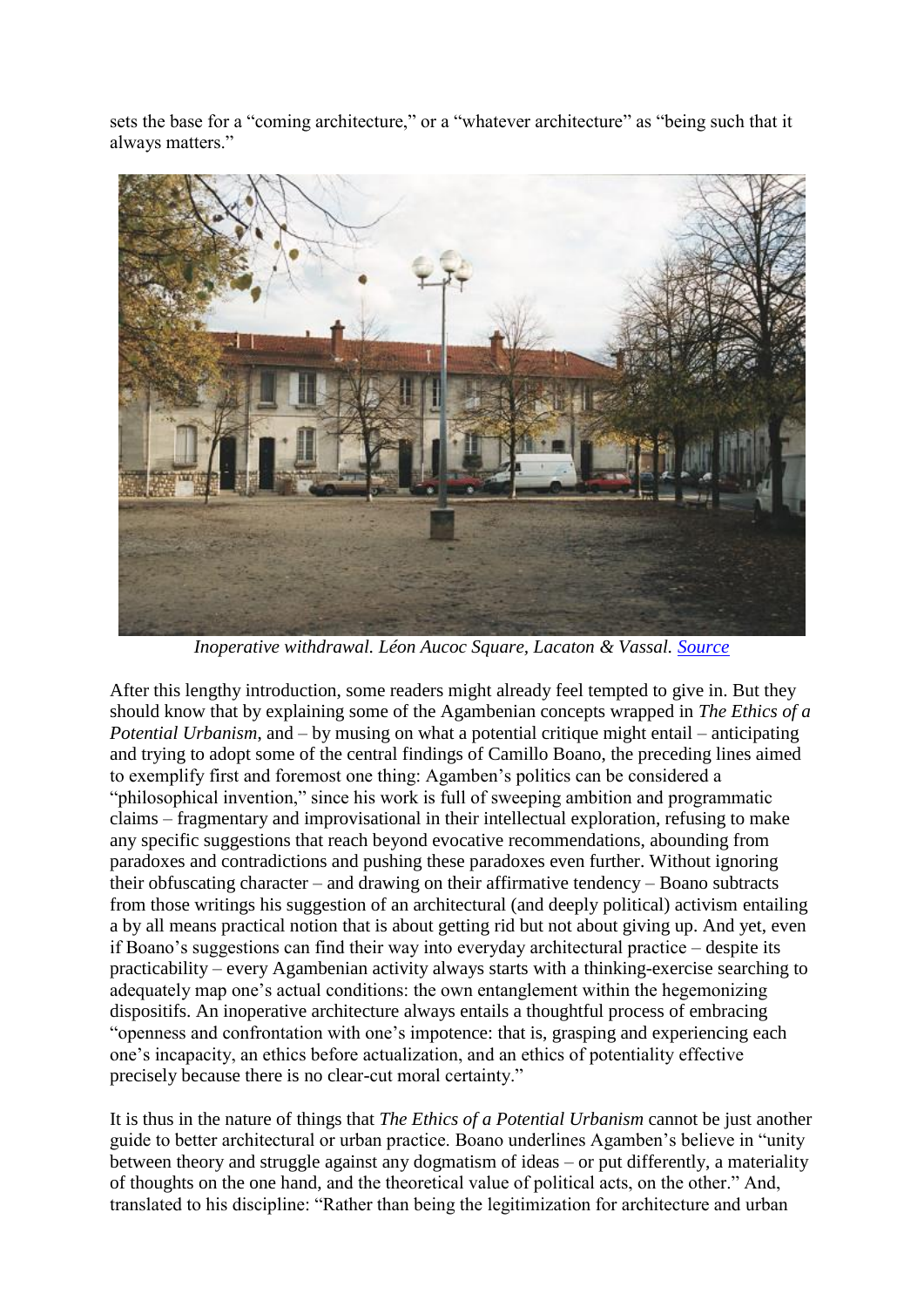design as strictly practical, disciplinary domains fixed within institutional frameworks, philosophical thought could help them return instead to their raw condition of possibilities," to a whatever architecture ultimately. He thus proposes "to use Agamben's lens on theories and concepts and some of his obscured reflections to imagine alternatives to the complicit and silent predicament of architecture and city production in late capitalism."



*Overcoming dispositifs. Kuvas S.C., Recetas Urbanas. [Source](http://www.recetasurbanas.net/index1.php?idioma=esp&REF=1&ID=0002)*

Camillo Boano in his book propagates a thoughtful, "slowed-down" activism, an activism which is no longer (secretly or less secretly) claiming recognition by or inclusion in (Western) ideals of humanity and promises of economic growth and financial recognition, but instead is constantly searching for and engaging in a de-linking from the confines of language, signification, law and history, and thus also capitalism and politics as we know it. Those reflections and the call for a (re-)politicization of architecture through a destituent practice are timely: addressing a world, where under the veneer of democratization, political activism, feminism and all the rest of them we see valuable and relevant struggles diluted, depoliticized, slick-ified, made "instagrammable", and protests serve as yet another embellishment for the immaculate (self-)image offering instant and pre-emptive absolution from whatever indifferent notion of guilt.

Boano is very aware of his discipline where the "motto of doing, acting and not wasting time" is still overtly present. Thus in his explanations he discusses his topic on different levels – once indulging in philosophical abstraction, once offering hands-on suggestions; and he herewith absorbs the risk of losing those readers, who are less familiar with dialectical intellectual argumentation. He not only manages to make Agamben's thoughts perceivable trough discussing and mirroring them against architectural considerations, but also manages to harness his works for the conception of an architecture to come.

Given the complexity and ambiguity of Agamben's work and recalling Boano's aim to think philosophy as intrinsic to architecture, his clear statement of reading Agamben as an architect,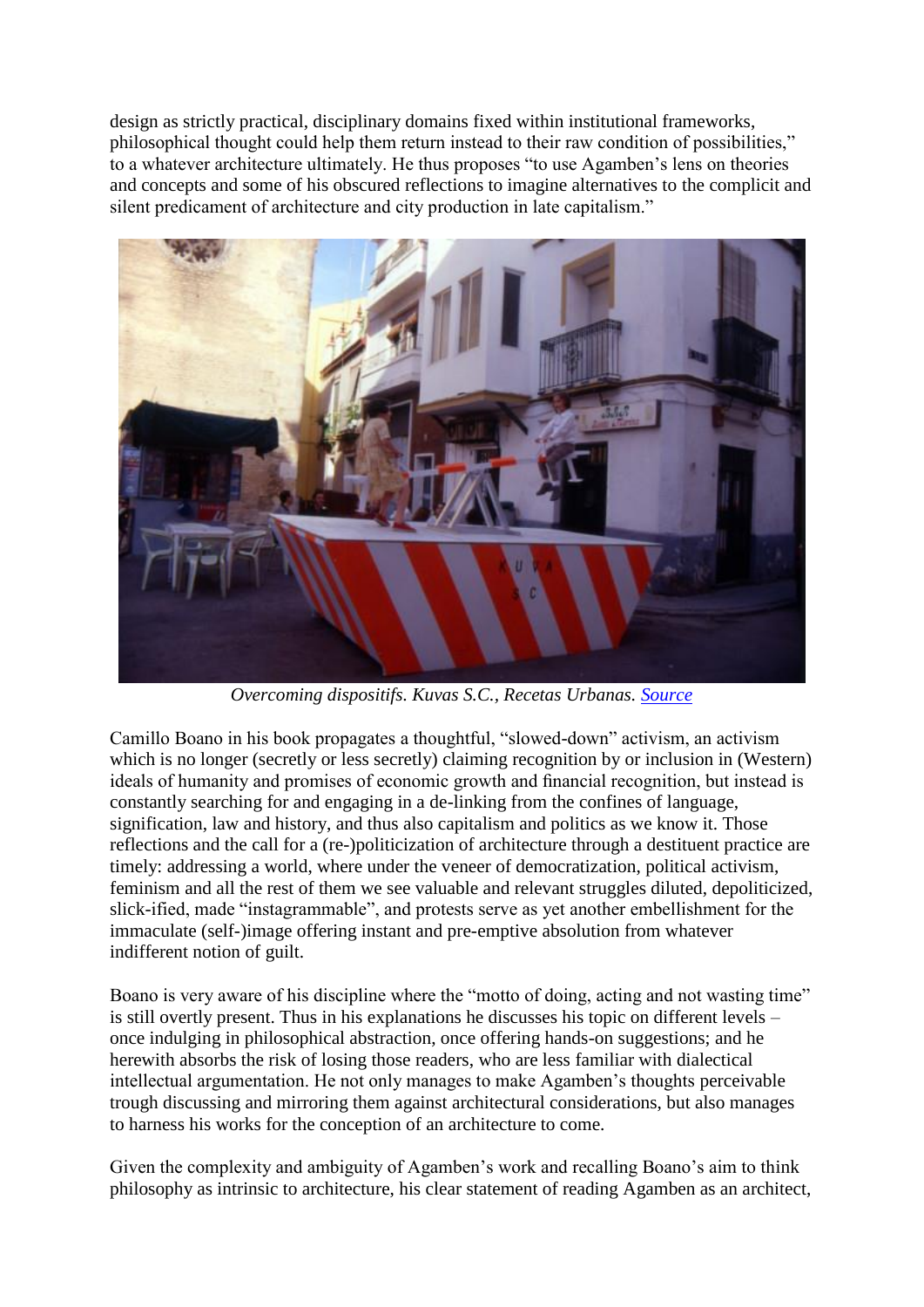and not as a philosopher or political economist, is relevant. Because here – paradoxically, one could argue – disciplines matter. Only by adopting a very specific focus and addressing a specified group (by deliberately choosing words and ontologies, that, strictly spoken, cannot be valid as such anymore, as the principled affirmation of inoperativity makes it logically impossible to discuss politics, law, history or disciplines in the traditional terms) allows to frame the vast reservoir of Agambenian thoughts and exemplifying them to the biggest possible extent. Boano's focus on architecture and urbanism also legitimates that, except acknowledging Agamben's controversial reception, he widely veers away from further delving into those discussions and critiques around Agamben's work, which i.a. deny him any political vigor (Paolo Virno), and which are, at least to a certain extent, also cock fights, henand-egg-questions between, among others, post-Marxist (Italian) philosophers.

Boano also cold-shoulders some of the most striking irregularities in Agamben's oeuvre, e.g. the for him decidedly binary conception of man-animal (which he does not overcome even in his latest work dealing with anthropocentrism). But only like this – not wandering from his subject – Boano can focus on a stringent declination of his interests, a meticulous tracing down, juxtaposing, connecting, reflecting and mirroring Agamben against the defined setting of "the discipline known as architecture," again and again breaking his argumentations down to a level of minor complexity. He dissects Agamben's concepts, arguing his way through the layers and sediments of Agambenian argumentation, including politics, (ancient) history, religion, metaphysics, theology, semiotics, medieval literature and cinema. To exemplify his argumentation, Boano traces down Agamben's (few) direct references to architecture, urban and spatial elements, as well as the concepts that informed Agamben's work and Agamben's influence on actual architectural projects or conceptualizations. In these regards, he is also able to clear misunderstandings and uncover half-cocked appropriations, to which Agamben's work despite (or exactly because of) its opacity invites. Boano is well aware that "the discipline of architecture, planning and urban design uses Agamben's reflections to inspire and illustrate spatial exclusionary principles and exceptional topologies in order to elucidate some specific geographies or urban issues", and he highlights the danger of "importing [Agamben's works] from outside architecture and urban studies, and use them as conceptual gestures rather than framing a critical reflection around the multiple possible encounters that his oeuvre has in imagining alternatives to the complicit and silent predicament of architecture and city production in late capitalism."

The main message that Boano subtracts from his involvement with Agamben is in principle a simple one. He centres Agamben's writings towards an offense of "contemporary culture of architecture, urban design and planning, [where] the dominant ontology of enactment and largely unquestioned practice is simply pointing at the existent order of roles, people and places, without a fundamental critique that permanently exposes the inequalities that ground most social systems, together with the legitimating apparatuses of that system". That system with its shape shifting qualities, which could reproduce itself in any other configuration if needed, in *The Ethics of a Potential Urbanism* is called capitalism. Boano is completely aware of the mechanisms by which the system is running: "A power that was only just overthrown by violence will rise again in another form, in the incessant, inevitable dialectic between constituent power and constituted power, violence which makes the law and violence that preserves it." So ultimately "Being radical or mainstream, activist or complacent, are all terms being co-opted by the prevailing cultural logic of capitalism, and thus unable to disentangle themselves from the operativeness of the actual, in a continuous and accepted theoretical regression."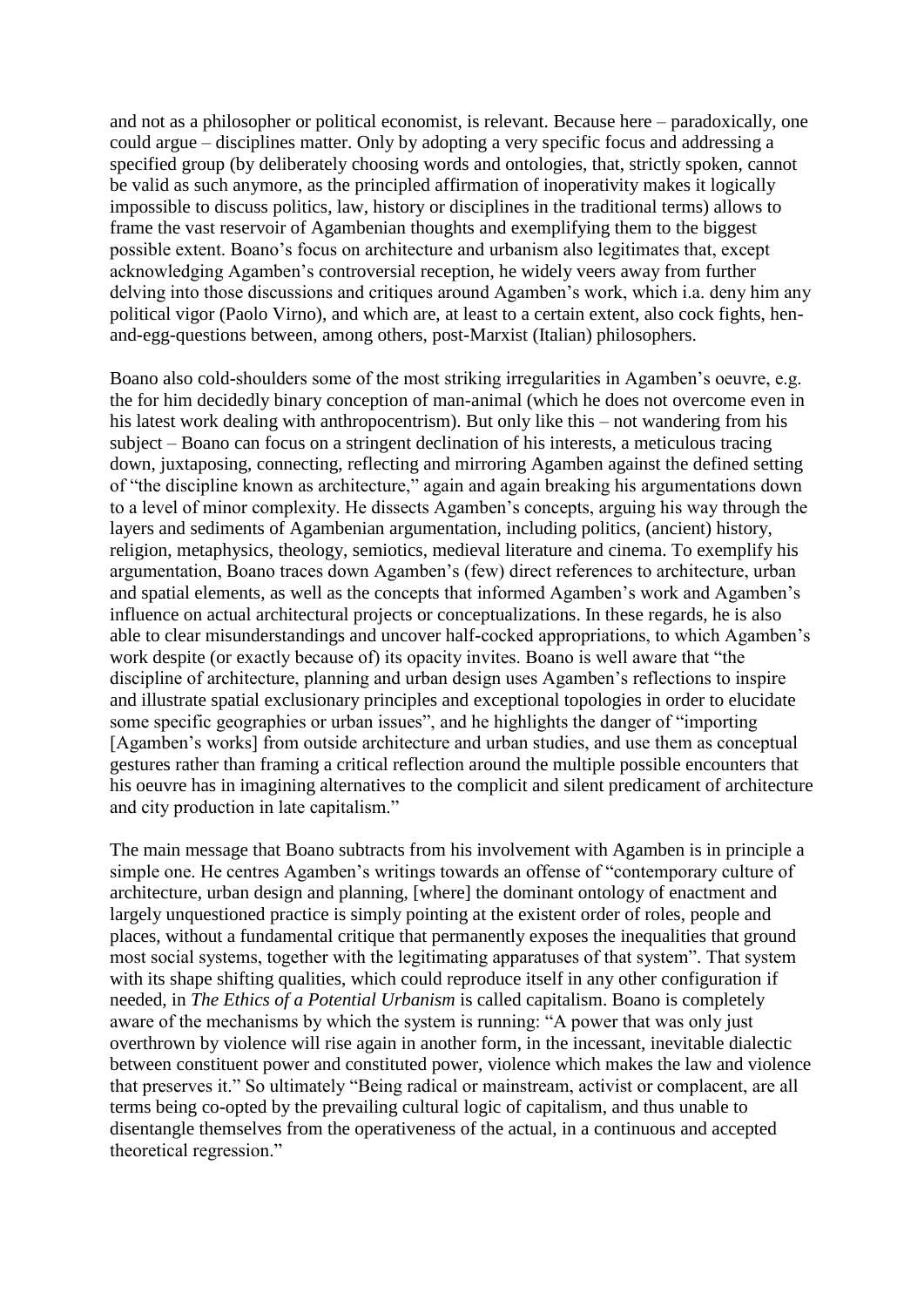Boano knows that the problem which he is dealing with is not only the one of "reading Agamben into architecture" or the other way round, but one of touching the sore spot of the structural and mental dysfunctions of the discipline as such, its encrusted structures, hierarchies, the violence and repression that still dominate it. Ultimately asking for a fundamental revision of what it means to be a person: the modern circumscriptions of citizenship, family, religion, ethnicity, and other calls to an essential identity that exceeds a "whatever being." It's a delicate and Herculean task to call on individuals to engage themselves in self-critique, being immersed in a discipline which – despite some exceptions – still thrives from big egos, grand gestures (even in what they call "social" or "activist architecture"), and draws from the more or less secretly nourished conviction that the architect is the saviour (or at least powerful influencer) of the world and its course – even more as Boano advocates for a self-criticism which is not complacent and jaded and thus passive, but one searching, propellant and playful (in an Agambenian sense). To then introduce his colleagues to the fact that they "(…)are not the sovereign subjects of a creative operation and of a work" is even more challenging. Boano, coherent to his claim, once again relies on diligent argumentation, meticulous derivation and the disclosure of his argumentation. In its severity his tone here and there tends towards sermonizing and patronizing. But the end justifies the means (to bother a proverb attributed to Machiavelli but featured in a much more appealing way by McSolaar in his song "La fin justifie les moyens")<sup>2</sup>.

In the sake of the clearness of his argument Boano even risks some loyal side blows, as in the passage "The 2016 Venice Biennale curator, Alejandro Aravena, somewhat followed that masculine motto of doing, acting and not wasting time or architectural intelligence, while aligning perfectly with an activist gesture (herein used in the sense of taking the entire process, from design to production, into his own hands). The narrative is focused on making and doing on behalf of the 'common good', in the 'public interest' or to achieve 'social impact' (…) Aravena's gestures, postures and aesthetics seem to represent a new frontier of 'archistarism', with the adoption of social agendas and 'do-goodism', normalized and domesticated in the neo-liberal discourse by abandoning and neutralizing the radical critical originality. (…) It does become a legitimizing *dispositif* for the neo-liberal production of architecture and space: oversimplifying political, social and economic questions from the purview of designers; diminishing ambitions and critical power by diverting attention to pragmatism and an urgent need to act."

Even if this is put clearly, can pleas like this be enough to rouse the ones entangled so deeply in the matrix? Let us recall the words of a wise man, Morpheus (the author herewith confesses her serious crush on this figure), addressing "The Matrix's" main character Neo: "The Matrix is a system, Neo. That system is our enemy. But when you're inside, you look around, what do you see? Businessmen, teachers, lawyers and carpenters. The very minds of the people we are trying to save. But until we do, these people are still a part of that system and that makes them our enemy. You have to understand, most of these people are not ready to be unplugged. And many of them are so inured, so hopelessly dependent on the system, that they will fight to protect it." True. Also in our case. Also Boano can't, of course, even by the most circumspect argumentation, avoid that Aravena becomes yet another scapegoat, an excuse to dislocate and depersonalize a discourse, to deviate tackling the own dependency from the system, justifying the tendency to – even though in most of the cases unwillingly – fighting to protect the Matrix, or at least being complicit in keeping it intact by, just as Aravena, "materializing an autonomy-narrowing architecture with a design mission that caters to an uncritical acceptance of the status quo, dressed with social intentions."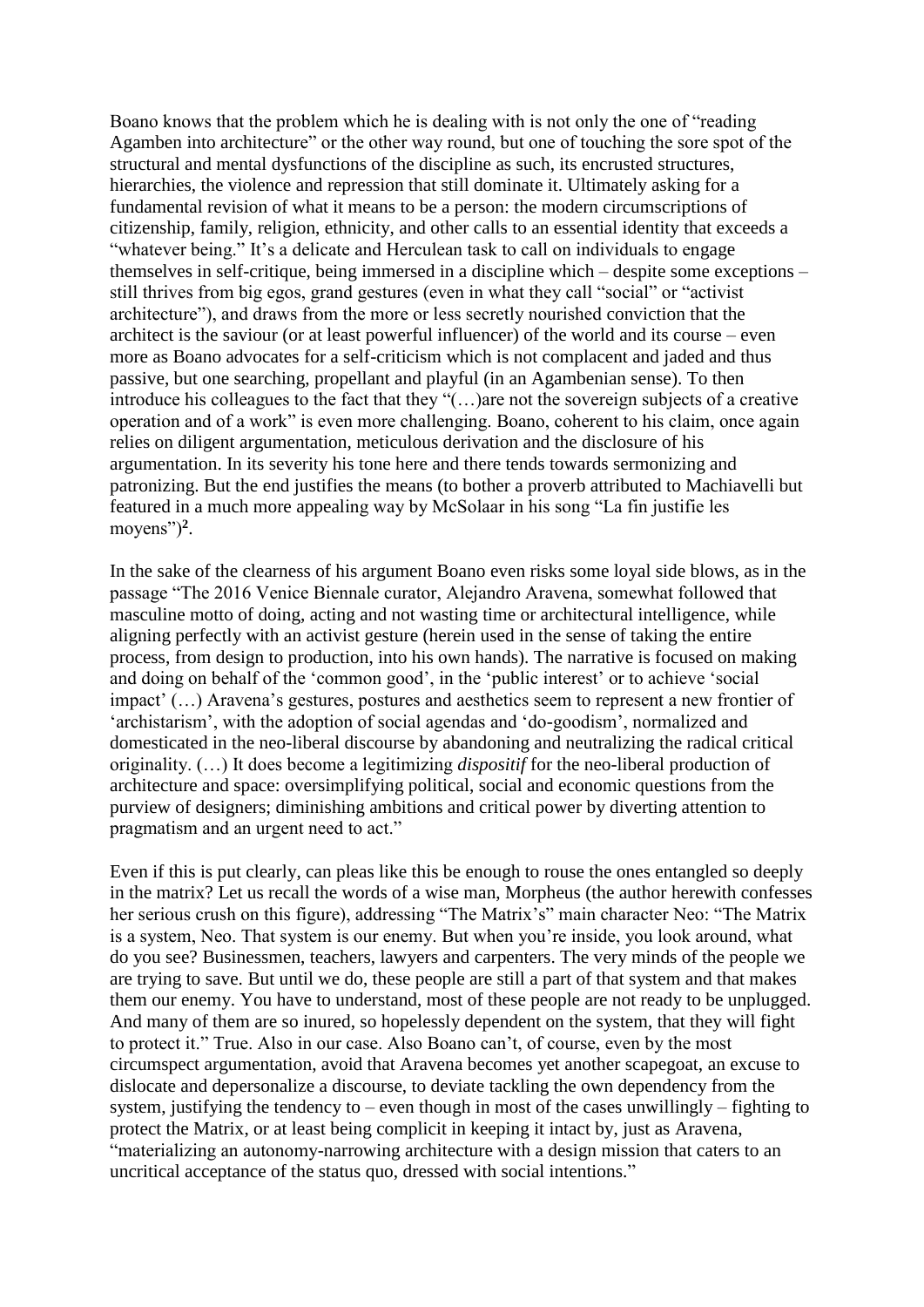

*Ambivalence, in-betweens, thresholds. Playground, Aldo van Eyck. [Source](https://merijnoudenampsen.org/2013/03/27/aldo-van-eyck-and-the-city-as-playground/)*

Knowing that his aim to "sell" his colleagues, who still mainly perceive of architecture and design as operative, practical, concrete, tangible and problem-solving-oriented, an inoperative architecture, "a making that makes use of its possibility to not make," is a difficult one, Boano, in his aim to explain the combination of the affirmation of inoperativity and an affirmative project of emancipation, again finds the right manner to condense conceptual considerations and translate them into an eupeptic message: "a resistance to *oikonomic*  government does not mean the utter rejection and removal of all *dispositifs,* or their overturning, but a withdrawal from the *oikonomic* system and leading a life that does not accept the logic of *dispositifs*. Agambenian politics consists of a subtraction from the apparatuses of power that governs the identities and prescribes roles and positions, rendering them inoperative and then reclaiming its own inoperativity. (…) A new ethics of a potential urbanism is not a pervasive call for activism with more reality and relevance and less theory; rather, it is an ethical shift – a radical alteration of the project of design. The project herein is both theoretical and practical, critical and transformative, a truly radical theory and critical practice. To be radical means to be about the root, the origin of something; but a truly radical theory and critical praxis needs to be vigilant, contrasting the neutralization of political messages around justice, space and urbanism. An inoperative architecture (…) stands as a new manifesto for action, reclaiming Bartleby's powerful motto: 'I would prefer not to.'"

As we have seen, Agamben's activism delivered through Boano is not about big gestures, not about mobilization, organization, civil society and aggregations, or plotting a revolutionary event. It is about a basic and generic resistance percolating every sphere of (in our case) human life and architectural disciplines: it merely requests subtraction of the subject from existing apparatuses, whereby they appropriate their own potentiality of whatever being. To once again frame his thoughts and to underline the practicability of an "inoperative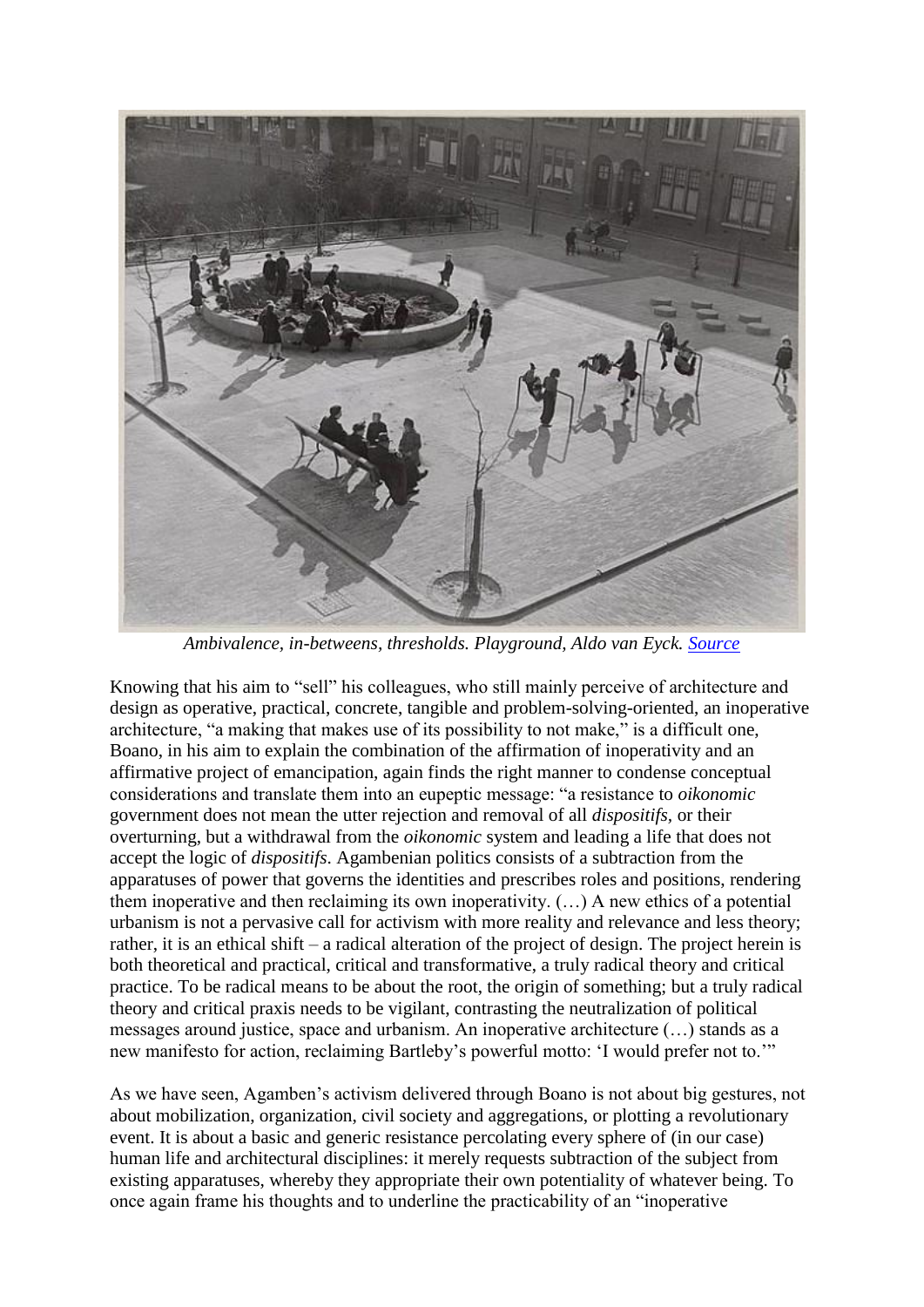architecture" Boano uses an analogy with the Situationists' *détournement*, which also heavily influenced Agamben: "By relying to this concepts [Agamben] suggests [détournement] as a practice offering a shift to a totally different meaning, a critique of the capitalist commodification of all aspects of life through the misappropriation of existing spaces with determined uses, able to determine a use that is different from the one the capital had 'assigned' to that particular piece of urban fabric." A claim, which leads Boano to suggest architecture to reconfigure its matrix of reference conceiving of "inoperative architecture as an architecture, an urban design, 'just a little bit different', yet capable of deactivating the sociospatial *dispositifs* while mobilizing a new theory and a new project for the urban now to come."



*Détournement. Immaginare Corviale, Stalker Osservatorio Nomade. [Source](http://www.roulottemagazine.com/2011/04/immaginare-corviale-osservatorio-nomade/)*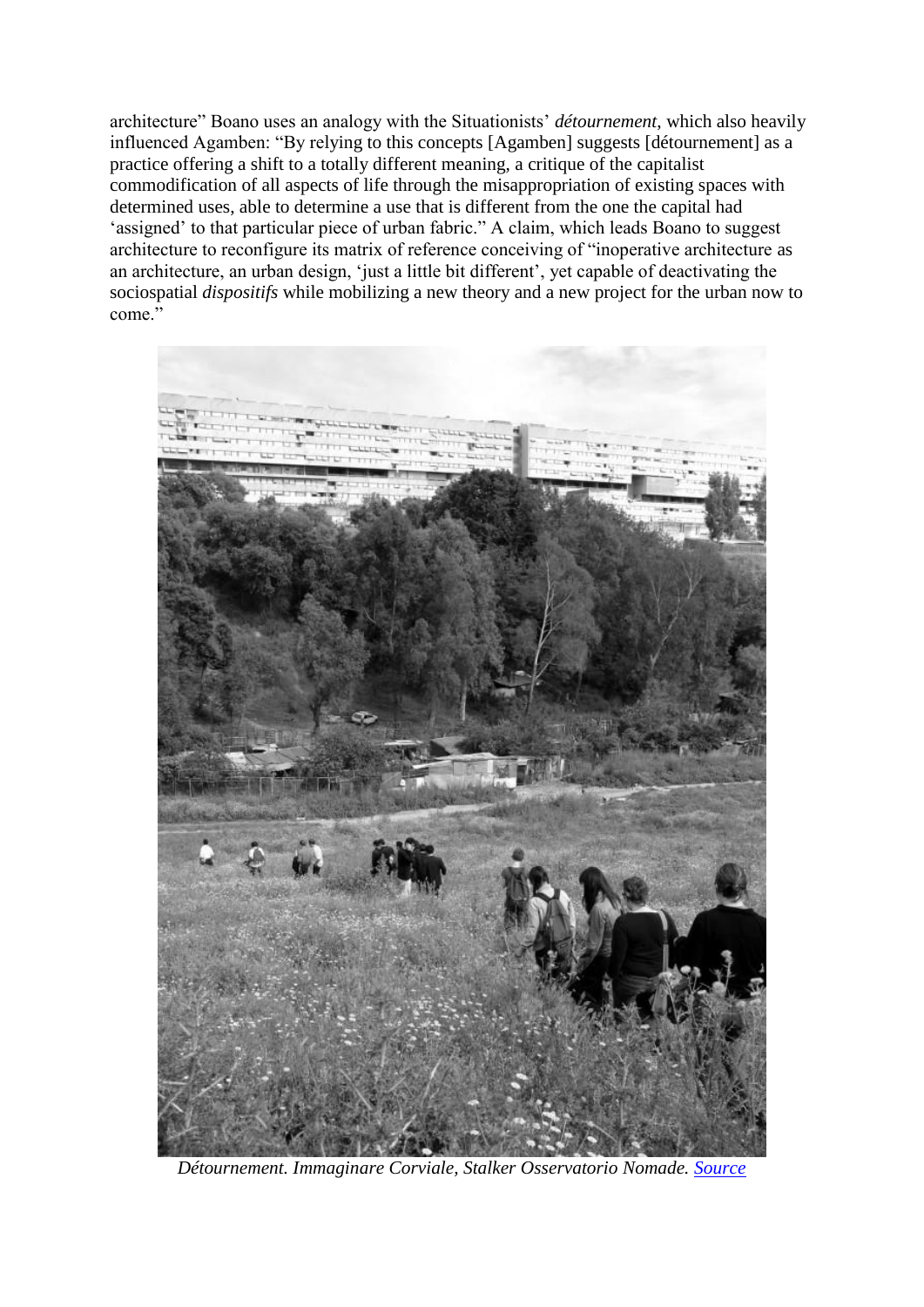As Agamben himself is nor accounting for the process of the constitution of the political subject (let alone projecting the inoperative community of whatever being to come), nor demonstrating why this step outside would be taken by the subjects of contemporary societies, it is left to Boano to suggest viable paths to his colleagues, which he does to a certain extent by introducing several illustrative practice examples. But ultimately it is up to the reader to imagine what the "urban now to come" or the "coming community" might entail. It certainly is already inscribed into a present, in which a consciousness about the mechanisms of assimilation and control exerted on us by the system is developed. A present like this carries in itself a potential future, where this awareness is reflected in an immanent dissensus and a generic disobedience directed against the totalizing power of the *dispositif*s. For practicing architects and urbanists – but also any other individual – such a present might entail to stop perceiving concepts such as efficiency, visibility, marketability, income and hierarchical positions as the benchmarks for personal and professional success; and to shift their values away from the prevalent evaluation criteria, the terminologies, orientation and evaluation grids forced upon them by a system, which is driven by market economy, global competition, mainly white Western history, and built on the foundations of discrimination, segregation, rejection; and strengthened by fear, paralysis and alienation. Instead they may develop a new orientation grid that offers them new affordances of perception and action, of motivation and reward – together with and within the other. Recognizing the other then is nor a matter of being physically, professionally or geographically close, nor depending on a prevalent notion of "acquaintance" (let alone on categories such as human, artificial or animal), but it means to be related to the other in a state of whatever being. This might form the base for a coming community, a form-of-life, "a life which is lived immanently and therefore not reliant upon *dispositifs* to be constituted, nor any form of transcendence," which through the rejection and immanent overcoming of sovereignty converts exclusion into autonomy.

This is, in all its blurriness, a hopeful prospect, located in the premises that we don't know what will happen and that in the spaciousness of uncertainty is room to act towards a future to come; it entails to embrace the unknown and the unknowable, paradoxes and contradictions, opacities and open endings.

#### **Notes**

1. Agamben's notion of "comingpolitics" is produced through a critical engagement with the existing traditions of political thought and practice and a reconsideration of what these traditions exclude as non-political. Through this he aims to advance a thoroughgoing alternative to the entire political tradition, which we continue to inhabit, or  $-$  in Agamben's terminology –, render it inoperative. This means that his politics are not yet practiced, nor fixed in form of a regime or system, but rather remain to be invented. Agamben's politics are neither pointed towards a teleological fulfilment of a process nor their own extinction, but rather draw their power from an affirmation of the sheerpotentiality of the subtraction from the governing apparatuses, and from the emancipatory possibility embedded in neutralizing their ordering force by harnessing a destituent power. Only by rendering it inoperative, in deactivating it, we can open something to a new possible use, whose definition is the task of the coming politics. The same principle is not only used to de-functionalize prevalent perceptions of politics, but also for *dispositifs* such as law, history, and ontological categories.

2. This detail is somehow important as this "earworm" echoed in the head of the author of this article throughout the writing process and must have influenced the text in a not nearer definable way.